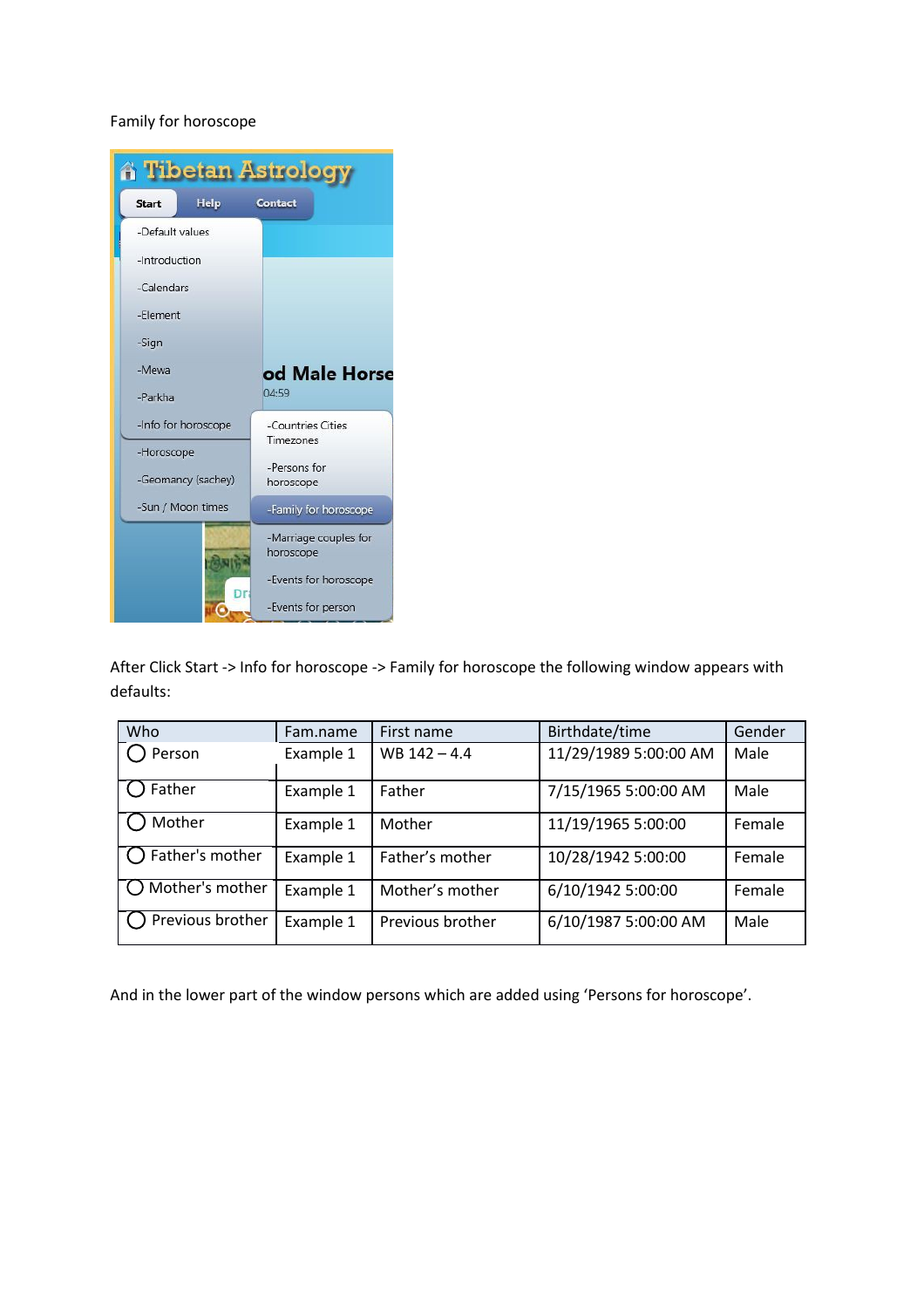| 省 Tibetan Astrology                                  |                                            |                                                      |  |  |  |
|------------------------------------------------------|--------------------------------------------|------------------------------------------------------|--|--|--|
| <b>Help</b><br><b>Start</b><br><b>Contact</b>        | <b>Links</b>                               |                                                      |  |  |  |
| KDT.                                                 |                                            |                                                      |  |  |  |
| Family for horoscope                                 |                                            |                                                      |  |  |  |
| Select<br>Person                                     | Family name First name                     | <b>Birthdate and Time</b><br>Gender                  |  |  |  |
| Father<br>Example 1 Father                           | Example 1 WB 142 - 4.4                     | 11/29/1989 05:00:00 Male<br>07/15/1965 05:00:00 Male |  |  |  |
| Mother                                               | Example 1 Mother                           | 11/19/1965 05:00:00 Female                           |  |  |  |
| Father's mother                                      | Example 1 Father's mother                  | 06/10/1942 05:00:00 Female                           |  |  |  |
| Mother's mother                                      | Example 1 Mother's mother                  | 06/10/1942 05:00:00 Female                           |  |  |  |
| Previous brother                                     | Example 1 Previous brother                 | 06/10/1987 05:00:00 Male                             |  |  |  |
| <b>Update family</b><br><b>Delete</b><br>Person:     |                                            |                                                      |  |  |  |
| <b>Family name</b> First name                        | <b>Birthdate and Time</b><br><b>Gender</b> | <b>Select</b>                                        |  |  |  |
| Example 1 Father                                     | 07/15/1965 05:00:00 Male                   | <b>Select person</b>                                 |  |  |  |
| Example 1 Previous brother 06/10/1987 05:00:00 Male  |                                            | Select person                                        |  |  |  |
| Example 1 WB 142 - 4.4 11/29/1989 05:00:00 Male      |                                            | Select person                                        |  |  |  |
| Example 1 Father's mother 06/10/1942 05:00:00 Female |                                            | Select person                                        |  |  |  |
| Example 1 Mother                                     | 11/19/1965 05:00:00 Female                 | <b>Select person</b>                                 |  |  |  |
| Example 1 Mother's mother 06/10/1942 05:00:00 Female |                                            | <b>Select person</b>                                 |  |  |  |
| <b>PLE</b> Persons for horoscope                     |                                            |                                                      |  |  |  |
| © 2009 - 2016 - Karma Deleg Tondrup                  |                                            |                                                      |  |  |  |

If you select 'Father' the shown persons will only be male and at least 12 years older than the selected person. This is also the case for 'Mother' where the mother must be female and at least 12 years older.